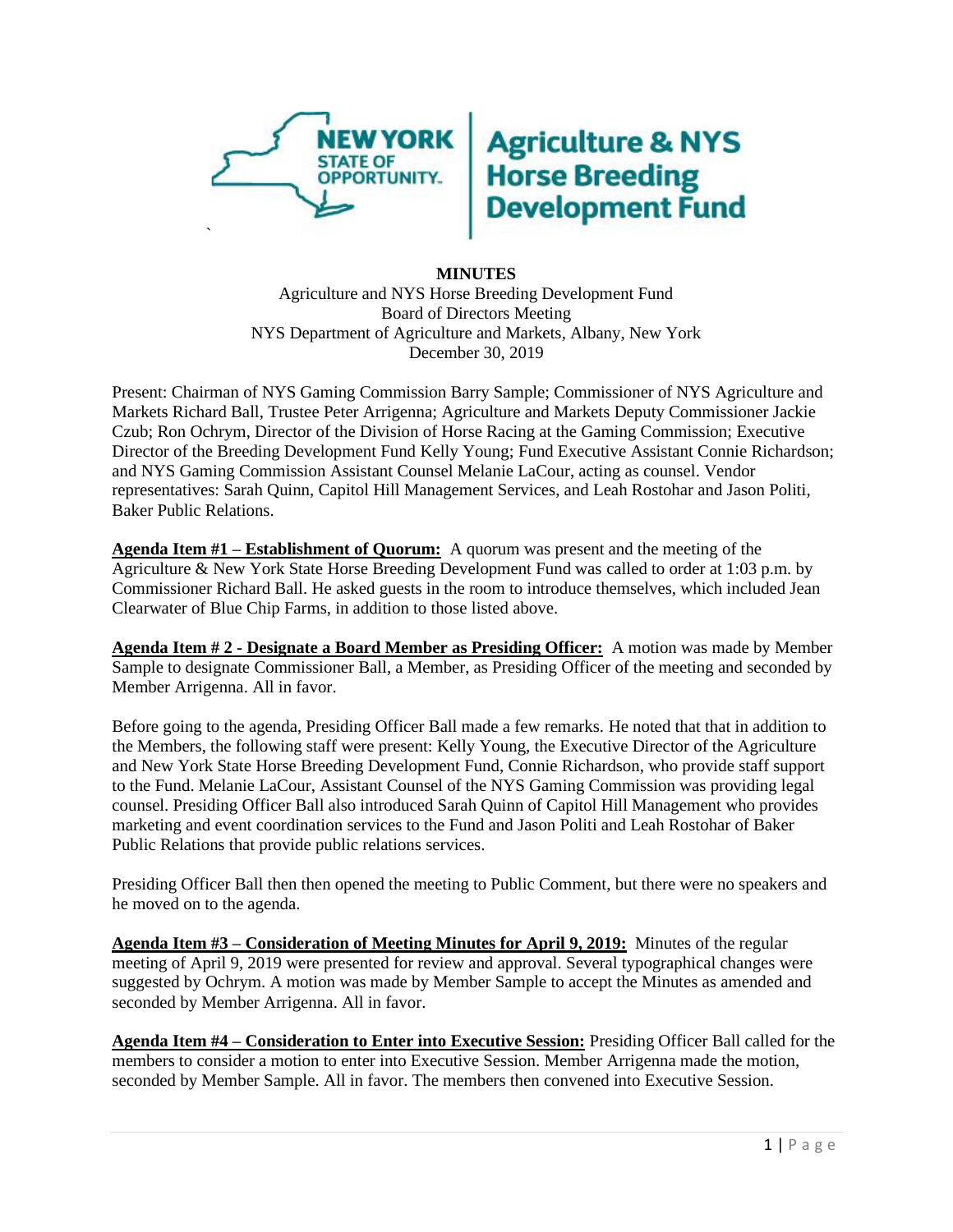**Return from Executive Session:** Upon returning from Executive Session, Presiding Officer Ball thanked everyone for their patience and explained that the Trustees discussed several personnel issues during Executive Session, pursuant to New York Public Officers Law Section 105.1f, and moved to the next item on the agenda.

**Agenda Item #5 – Consideration of Marketing Services Contract:** Presiding Officer Ball noted that the Fund's contract for Equine Marketing and Public Relations Services was awarded for three years, beginning May 1, 2017, and concluding on April 30, 2020. With that end date approaching right before the Sire Stakes racing season begins, he noted that issuing and RFP and potentially contracting a new firm may not be int eh best interest of the program so the Trustees need to decide how to proceed.

Member Sample made a motion to extend the current contract under the current terms and payment rate through Feb. 28, 2021 and provide executive staff the authority to execute an extension agreement on behalf of the Fund. Member Arrigenna seconded. All in favor.

**Agenda Item #6 – Ratification of Yearling and Stallion Eligibility Requirements for 2020**: Presiding Officer Ball noted that The Trustees have previously approved by email ballot the Yearling and Stallion Eligibility Requirements for 2020 so that stallions could register for the 2020 breeding season by Jan. 1. According to the Fund by-laws, the Board may take action on time-sensitive items but must ratify them at the next public meeting. He explained that board planned to do that, but would also consider a change proposed by staff.

Executive Directory Young noted that the provision in the stallion rules that allows stallions to ship out of state for the purpose of semen preservation  $(3 (g) 4)$ , which was newly adopted by the Board last year, the deadline to return to New York was November 1. In practice this seemed like an arbitrary date and she proposed amending that to December 31 of the registration year. Young invited Jean Clearwater to talk about her experience with this rule and supported the change to allow stallions extra time for collection and the post-testing required for preservation.

Member Arrigenna made a motion to ratify the approval of the Yearling and Stallion Eligibility Requirements with the change amending the return deadline for semen preservation to December 31. Member Sample seconded. All in favor.

**Agenda Item #7 – Consideration of 2020 Conditions:** Presiding Officer Ball noted that Trustees have reviewed proposed changes for New York Sire Stakes #61 (foals of 2019), the Excelsior Series for 2020 and the County Fair Series for 2020. He asked Young to outline the changes in each set of conditions.

Young described the changes, noting dates were changed to update each set of conditions. In Sire Stakes conditions, the supplemental payment date was updated to Feb. 15 from March 1 to limit confusion and qualifying requirements were changed to 45 days of the date of declaration. In County Fair conditions a minimum purse guarantee of \$2,000 was added. In all three conditions, language was added to clarify that horses are only able to race in one final event each year, but they may enter another event if they do not draw in.

Member Sample asked about field size at fairs and Member Arrigenna explained that fair date conflicts can spread the horse population thin and that higher purses and well maintained equine facilities at the fairs will help attract more horses to ensure more robust fields.

Member Arrigenna made a motion to approve the conditions for New York Sire Stakes #61. Seconded by Member Sample. All in favor.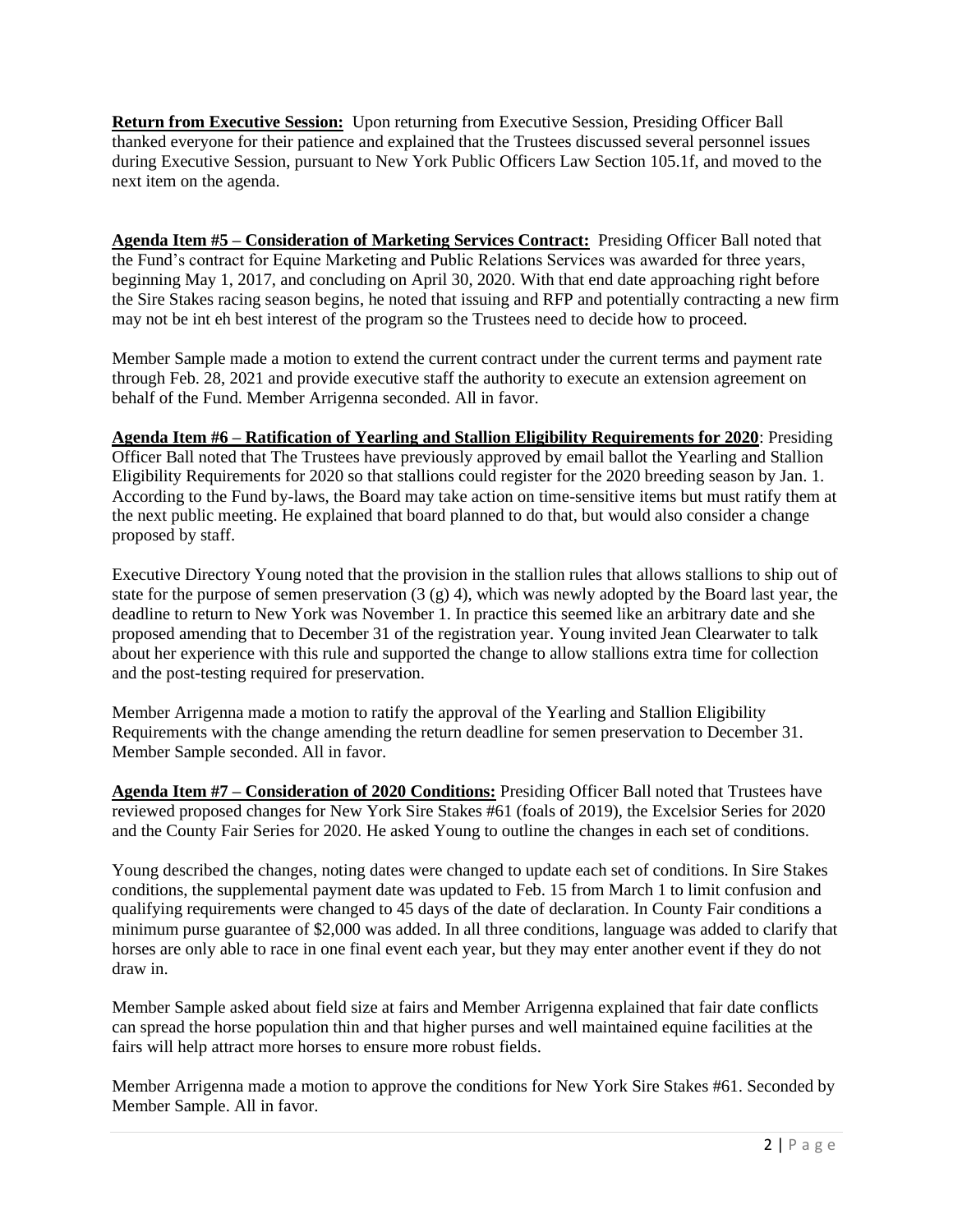Member Arrigenna made a motion to approve the conditions for the Excelsior Series. Seconded by Member Sample. All in favor.

Member Arrigenna made a motion to approve the conditions for the County Fair Series. Seconded by Member Sample. All in favor.

**Agenda Item #8 – Consideration of 2020 NYSS Schedules:** Presiding Officer Ball noted that a proposed New York Sire Stakes and Excelsior Series schedule in 2020 has been reviewed and agreed to by the seven harness tracks. The New York Sire Stakes Finals will be held at Yonkers Raceway in conjunction with the International Trot. This "Day of Champions," with a special afternoon post time, will be held on Saturday, Sept. 12. The Consolations are scheduled for Monday, Sept. 14, at Monticello Raceway and the Excelsior Series Finals are scheduled at Tioga Downs on Saturday, Sept. 19. The County Fair finals are planned at Batavia Downs on Labor Day, Monday, Sept. 7.

Member Sample made a motion to adopt the 2020 New York Sire Stakes and Excelsior schedule. Member Arrigenna seconded. All in favor.

**Agenda Item #9 – Consideration of 2020 Purses:** Presiding Officer Ball noted that the proposed purses would provide an estimated \$9.4 million for Sire Stakes purses. Of that, \$1.8 million is allocated for the Sire Stakes finals, with each division racing for \$225,000. An adjustment to the Consolations and Excelsior Finals would make both events \$50,000 per division to encourage full fields in all events. The purses for Excelsior legs remain the same for participants, but the total budgeted amount is adjusted to reflect the actual cost of these events with a smaller foal crop.

Member Arrigenna made a motion to approve the purse schedules for the 2020 New York Sire Stakes and Excelsior Series. Member Sample seconded. All in favor.

**Agenda Item #10 – Consideration of 2020 Budget:** Presiding Officer Ball asked the Trustees to consider the 2020 proposed budget and highlighted a few differences from the previous year. He noted the budget provides for revenue and expenses of \$16.5 million, down just slightly from \$16.77 million in the Fund's 2019 Budget, due to the trend of slightly declining revenues from racing sources. In addition, there are changes in:

- a. County Fair Changes In line with the approved condition changes for the county fair program, the Fund will guarantee minimum purses of \$2,000. This reflects a \$25,000 budget increase. Also, in response to inquiries from two locations to potentially add county fair racing in 2020, we are increasing the budget for purses and repairs by \$64,000.
- b. Consolation & Excelsior Final Purses—In line with the purse schedule just approved by the Trustees, the total impact to the budget is an additional \$40,000 for these year-end events.
- c. Equine Drug Testing—The Fund has been able to streamline its testing program and is adjusting the budget to reflect this. County fair testing will receive \$15,000 and out-ofcompetition testing is allocated \$55,000.
- d. Breeder Awards This budget again includes \$1 million in Breeder Awards, the same level as last year.

Member Arrigenna made a motion to adopt the 2020 Budget as proposed. Seconded by Member Sample. All in favor.